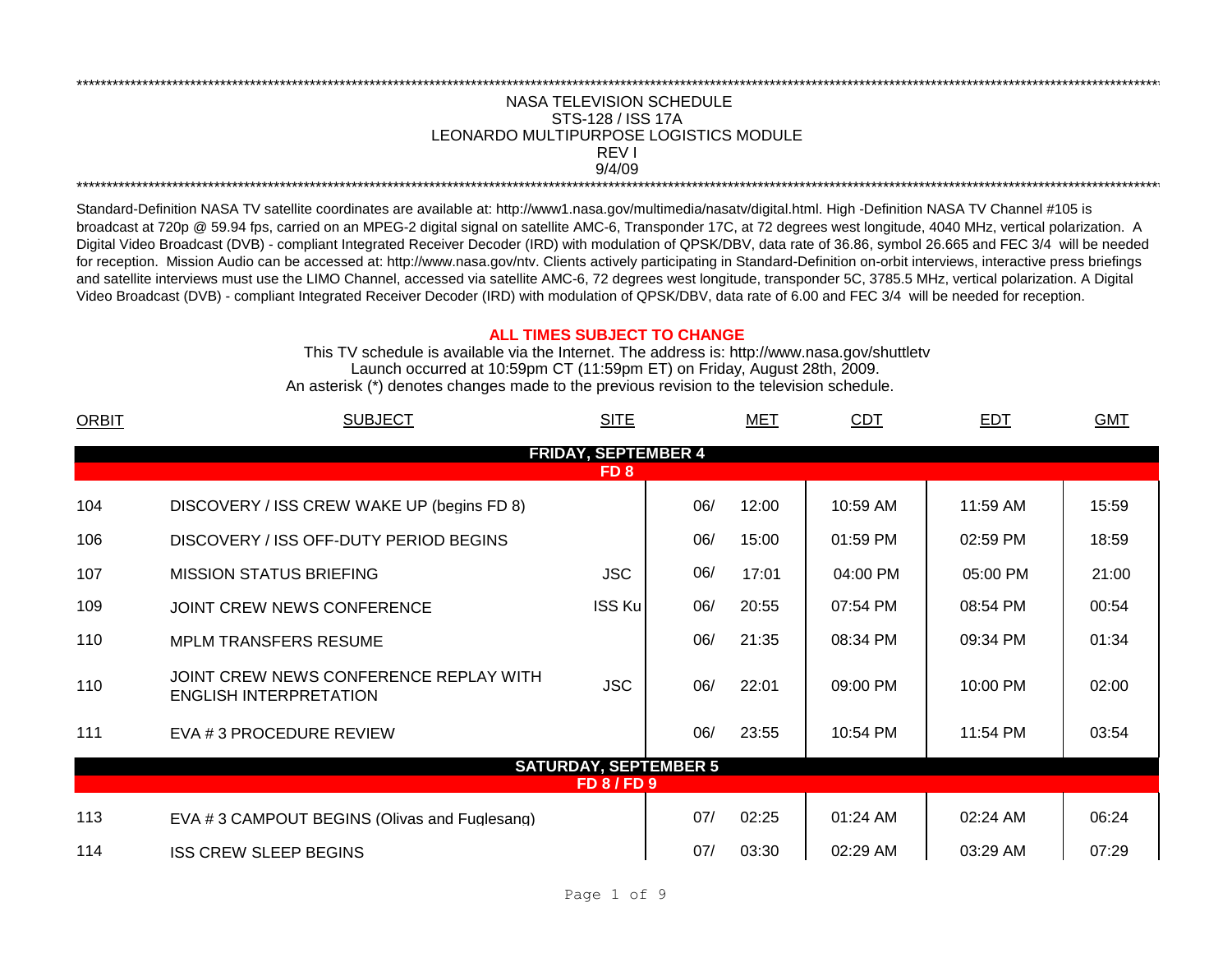| <b>ORBIT</b> | <b>SUBJECT</b>                                                                                                                      | <b>SITE</b>         |                            | <b>MET</b> | CDT      | EDT      | <b>GMT</b> |
|--------------|-------------------------------------------------------------------------------------------------------------------------------------|---------------------|----------------------------|------------|----------|----------|------------|
| 114          | <b>DISCOVERY CREW SLEEP BEGINS</b>                                                                                                  |                     | 07/                        | 04:00      | 02:59 AM | 03:59 AM | 07:59      |
| 115          | FLIGHT DAY 8 HIGHLIGHTS (replayed on the hour during<br>crew sleep)                                                                 | <b>JSC</b>          | 07/                        | 04:01      | 03:00 AM | 04:00 AM | 08:00      |
| 117          | HIGH DEFINITION FLIGHT DAY 8 CREW HIGHLIGHTS (if<br>available; on the NASA-TV HDTV Channel; replays at<br>9:00am CT and 10:00am CT) | <b>JSC</b>          | 07/                        | 08:01      | 07:00 AM | 08:00 AM | 12:00      |
| 118          | <b>ISS FLIGHT DIRECTOR UPDATE</b>                                                                                                   | <b>JSC</b>          | 07/                        | 09:31      | 08:30 AM | 09:30 AM | 13:30      |
| 119          | <b>ISS FLIGHT DIRECTOR UPDATE REPLAY</b>                                                                                            | <b>JSC</b>          | 07/                        | 10:46      | 09:45 AM | 10:45 AM | 14:45      |
| 119          | DISCOVERY / ISS CREW WAKE UP (begins FD 9)                                                                                          |                     | 07/                        | 12:00      | 10:59 AM | 11:59 AM | 15:59      |
| 120          | EVA #3 PREPARATIONS RESUME                                                                                                          |                     | 07/                        | 12:35      | 11:34 AM | 12:34 PM | 16:34      |
| 122          | <b>MPLM TRANSFERS RESUME</b>                                                                                                        |                     | 07/                        | 16:35      | 03:34 PM | 04:34 PM | 20:34      |
| 123          | EVA #3 BEGINS (Olivas and Fuglesang)                                                                                                |                     | 07/                        | 16:50      | 03:49 PM | 04:49 PM | 20:49      |
| 123          | S3 PAS DEPLOYMENT                                                                                                                   |                     | 07/                        | 17:25      | 04:24 PM | 05:24 PM | 21:24      |
| 124          | RGA #2 REMOVAL / REPLACEMENT BEGINS                                                                                                 |                     | 07/                        | 18:55      | 05:54 PM | 06:54 PM | 22:54      |
| 125          | PMA 3 HEATER CABLE CONNECTIONS / S0 RPCM<br>REMOVAL & REPLACEMENT                                                                   |                     | 07/                        | 19:55      | 06:54 PM | 07:54 PM | 23:54      |
| 125          | TRANQUILITY NODE 3 AVIONICS CABLE ROUTING                                                                                           |                     | 07/                        | 20:40      | 07:39 PM | 08:39 PM | 00:39      |
| 126          | EVA #3 ENDS                                                                                                                         |                     | 07/                        | 23:20      | 10:19 PM | 11:19 PM | 03:19      |
|              |                                                                                                                                     | <b>FD 9 / FD 10</b> | <b>SUNDAY, SEPTEMBER 6</b> |            |          |          |            |
| 128          | <b>MISSION STATUS BRIEFING</b>                                                                                                      | <b>JSC</b>          | 08/                        | 01:01      | 12:00 AM | 01:00 AM | 05:00      |
| 129          | <b>ISS CREW SLEEP BEGINS</b>                                                                                                        |                     | 08/                        | 03:00      | 01:59 AM | 02:59 AM | 06:59      |
| 130          | <b>DISCOVERY CREW SLEEP BEGINS</b>                                                                                                  |                     | 08/                        | 03:30      | 02:29 AM | 03:29 AM | 07:29      |
|              |                                                                                                                                     |                     |                            |            |          |          |            |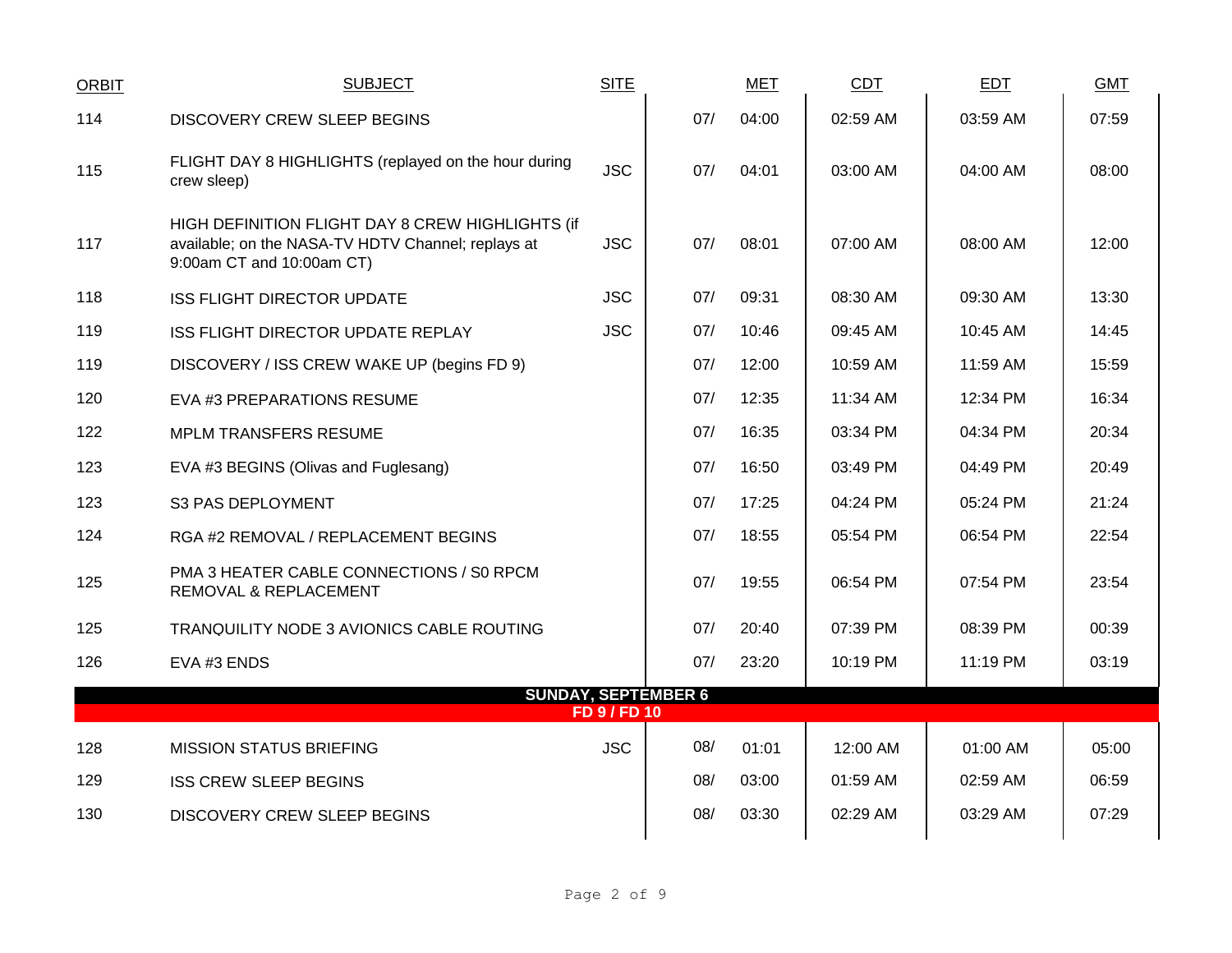| <b>ORBIT</b> | <b>SUBJECT</b>                                                                                                                      | <b>SITE</b>   |                            | <b>MET</b> | <b>CDT</b> | <b>EDT</b> | <b>GMT</b> |  |
|--------------|-------------------------------------------------------------------------------------------------------------------------------------|---------------|----------------------------|------------|------------|------------|------------|--|
| 130          | FLIGHT DAY 9 HIGHLIGHTS (replayed on the hour during<br>crew sleep)                                                                 | <b>JSC</b>    | 08/                        | 04:01      | 03:00 AM   | 04:00 AM   | 08:00      |  |
| 132          | HIGH DEFINITION FLIGHT DAY 9 CREW HIGHLIGHTS (if<br>available; on the NASA-TV HDTV Channel; replays at<br>9:00am CT and 10:00am CT) | <b>JSC</b>    | 08/                        | 08:01      | 07:00 AM   | 08:00 AM   | 12:00      |  |
| 134          | <b>ISS FLIGHT DIRECTOR UPDATE</b>                                                                                                   | <b>JSC</b>    | 08/                        | 09:01      | 08:00 AM   | 09:00 AM   | 13:00      |  |
| 134          | ISS FLIGHT DIRECTOR UPDATE REPLAY                                                                                                   | <b>JSC</b>    | 08/                        | 10:46      | 09:45 AM   | 10:45 AM   | 14:45      |  |
| 135          | DISCOVERY / ISS CREW WAKE UP (begins FD 10)                                                                                         |               | 08/                        | 11:30      | 10:29 AM   | 11:29 AM   | 15:29      |  |
| 136          | KFOX-TV / KXAN-TV / MILITARY TIMES LIVE<br><b>INTERVIEWS</b>                                                                        | <b>ISS Ku</b> | 08/                        | 13:55      | 12:54 PM   | 01:54 PM   | 17:54      |  |
| 137          | <b>MPLM TRANSFERS RESUME</b>                                                                                                        |               | 08/                        | 14:30      | 01:29 PM   | 02:29 PM   | 18:29      |  |
| 138          | HARMONY NODE 2 CBM CONTROLLER PANEL<br><b>INSTALLATION</b>                                                                          |               | 08/                        | 15:40      | 02:39 PM   | 03:39 PM   | 19:39      |  |
| 138          | <b>MISSION STATUS BRIEFING</b>                                                                                                      | <b>JSC</b>    | 08/                        | 17:01      | 04:00 PM   | 05:00 PM   | 21:00      |  |
| 141          | DISCOVERY CREW OFF DUTY PERIOD BEGINS                                                                                               |               | 08/                        | 20:30      | 07:29 PM   | 08:29 PM   | 00:29      |  |
|              |                                                                                                                                     | FD 10 / FD 11 | <b>MONDAY, SEPTEMBER 7</b> |            |            |            |            |  |
| 144          | <b>ESA PAO EVENT</b>                                                                                                                | <b>ISS Ku</b> | 09/                        | 01:20      | 12:19 AM   | 01:19 AM   | 05:19      |  |
| 144          | REPLAY OF ESA PAO EVENT WITH ENGLISH<br><b>INTERPRETATION</b>                                                                       | <b>JSC</b>    | 09/                        | 02:31      | 01:30 AM   | 02:30 AM   | 06:30      |  |
| 145          | <b>ISS CREW SLEEP BEGINS</b>                                                                                                        |               | 09/                        | 03:00      | 01:59 AM   | 02:59 AM   | 06:59      |  |
| 145          | DISCOVERY CREW SLEEP BEGINS                                                                                                         |               | 09/                        | 03:30      | 02:29 AM   | 03:29 AM   | 07:29      |  |
| 145          | FLIGHT DAY 10 HIGHLIGHTS (replayed on the hour during<br>crew sleep)                                                                | <b>JSC</b>    | 09/                        | 04:01      | 03:00 AM   | 04:00 AM   | 08:00      |  |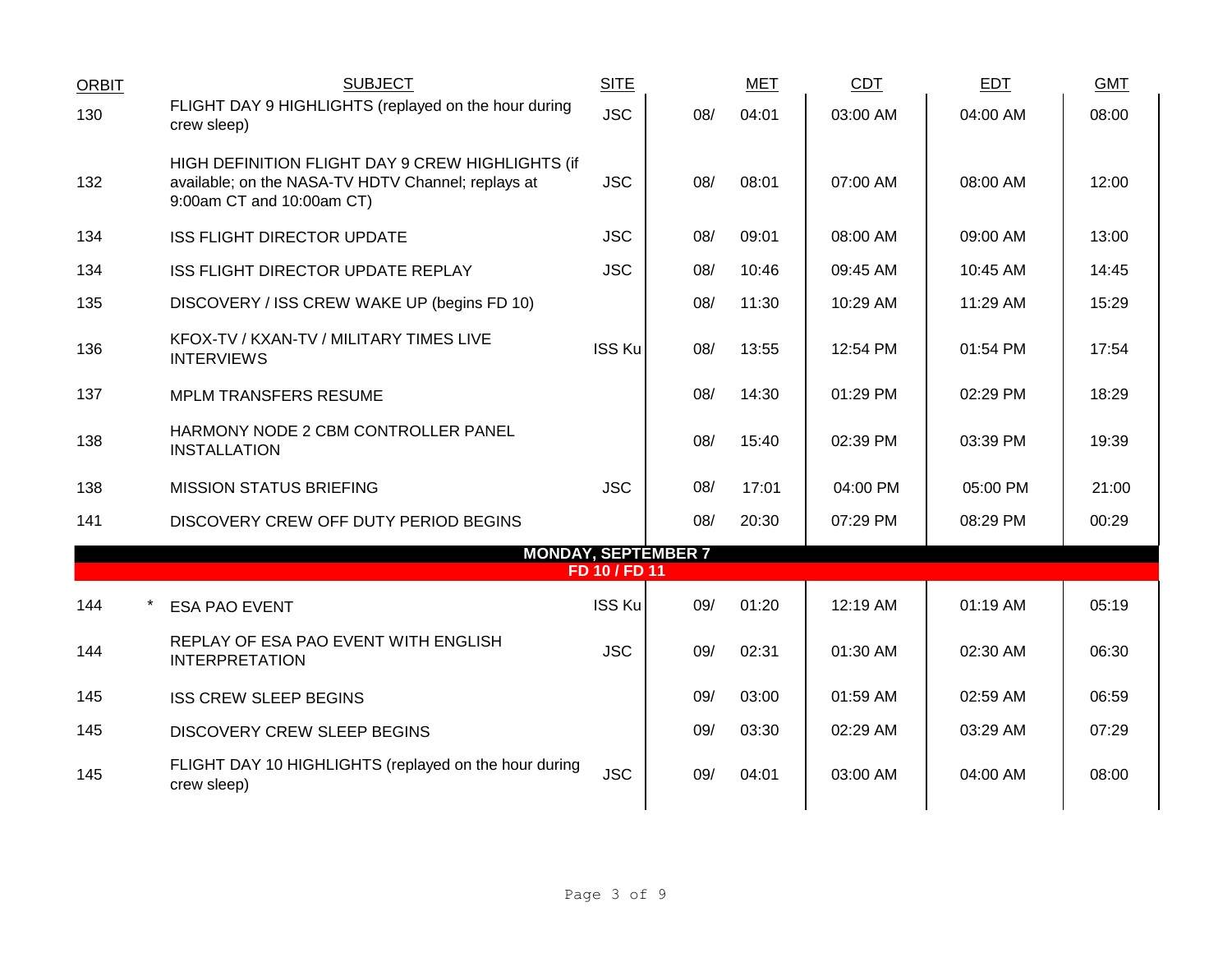| <b>ORBIT</b> | <b>SUBJECT</b>                                                                                                                       | <b>SITE</b>   |                             | <b>MET</b> | CDT        | EDT      | <b>GMT</b> |
|--------------|--------------------------------------------------------------------------------------------------------------------------------------|---------------|-----------------------------|------------|------------|----------|------------|
| 147          | HIGH DEFINITION FLIGHT DAY 10 CREW HIGHLIGHTS<br>(if available; on the NASA-TV HDTV Channel; replays at<br>9:00am CT and 10:00am CT) | <b>JSC</b>    | 09/                         | 08:01      | 07:00 AM   | 08:00 AM | 12:00      |
| 147          | <b>VIDEO FILE</b>                                                                                                                    | <b>HQ</b>     | 09/                         | 08:01      | 07:00 AM   | 08:00 AM | 12:00      |
| 148          | <b>ISS FLIGHT DIRECTOR UPDATE</b>                                                                                                    | <b>JSC</b>    | 09/                         | 08:31      | 07:30 AM   | 08:30 AM | 12:30      |
| 150          | <b>ISS FLIGHT DIRECTOR UPDATE REPLAY</b>                                                                                             | <b>JSC</b>    | 09/                         | 10:46      | 09:45 AM   | 10:45 AM | 14:45      |
| 151          | DISCOVERY / ISS CREW WAKE UP (begins FD 11)                                                                                          |               | 09/                         | 11:30      | $10:29$ AM | 11:29 AM | 15:29      |
| 151          | <b>CREW CHOICE DOWNLINK</b>                                                                                                          | <b>TDRE</b>   | 09/                         | 13:00      | 11:59 AM   | 12:59 PM | 16:59      |
| 151          | MPLM EGRESS AND DEACTIVATION                                                                                                         |               | 09/                         | 13:35      | 12:34 PM   | 01:34 PM | 17:34      |
| 152          | TELEMUNDO / WTSP-TV / UNIVISION LIVE INTERVIEWS ISS Ku                                                                               |               | 09/                         | 14:10      | 01:09 PM   | 02:09 PM | 18:09      |
| 153          | REPLAY OF LIVE INTERVIEWS WITH ENGLISH<br><b>INTERPRETATION</b>                                                                      | <b>JSC</b>    | 09/                         | 15:31      | 02:30 PM   | 03:30 PM | 19:30      |
| 154          | <b>SSRMS GRAPPLES MPLM</b>                                                                                                           |               | 09/                         | 18:15      | 05:14 PM   | 06:14 PM | 22:14      |
| 155          | SSRMS DEMATE MPLM FROM HARMONY                                                                                                       |               | 09/                         | 19:30      | 06:29 PM   | 07:29 PM | 23:29      |
| 156          | SSRMS BERTHS MPLM IN DISCOVERY'S PAYLOAD BAY                                                                                         |               | 09/                         | 21:00      | 07:59 PM   | 08:59 PM | 00:59      |
| 156          | <b>MISSION STATUS BRIEFING</b>                                                                                                       | <b>JSC</b>    | 09/                         | 21:01      | 08:00 PM   | 09:00 PM | 01:00      |
| 157          | FAREWELL AND HATCH CLOSURE                                                                                                           |               | 09/                         | 22:30      | 09:29 PM   | 10:29 PM | 02:29      |
| 158          | RENDEZVOUS TOOL CHECKOUT                                                                                                             |               | 09/                         | 22:50      | 09:49 PM   | 10:49 PM | 02:49      |
| 158          | CENTERLINE CAMERA INSTALLATION                                                                                                       |               | 09/                         | 23:50      | 10:49 PM   | 11:49 PM | 03:49      |
|              |                                                                                                                                      | FD 11 / FD 12 | <b>TUESDAY, SEPTEMBER 8</b> |            |            |          |            |
| 160          | <b>ISS CREW SLEEP BEGINS</b>                                                                                                         |               | 10/                         | 02:30      | $01:29$ AM | 02:29 AM | 06:29      |
| 160          | <b>DISCOVERY CREW SLEEP BEGINS</b>                                                                                                   |               | 10/                         | 03:00      | 01:59 AM   | 02:59 AM | 06:59      |
|              |                                                                                                                                      |               |                             |            |            |          |            |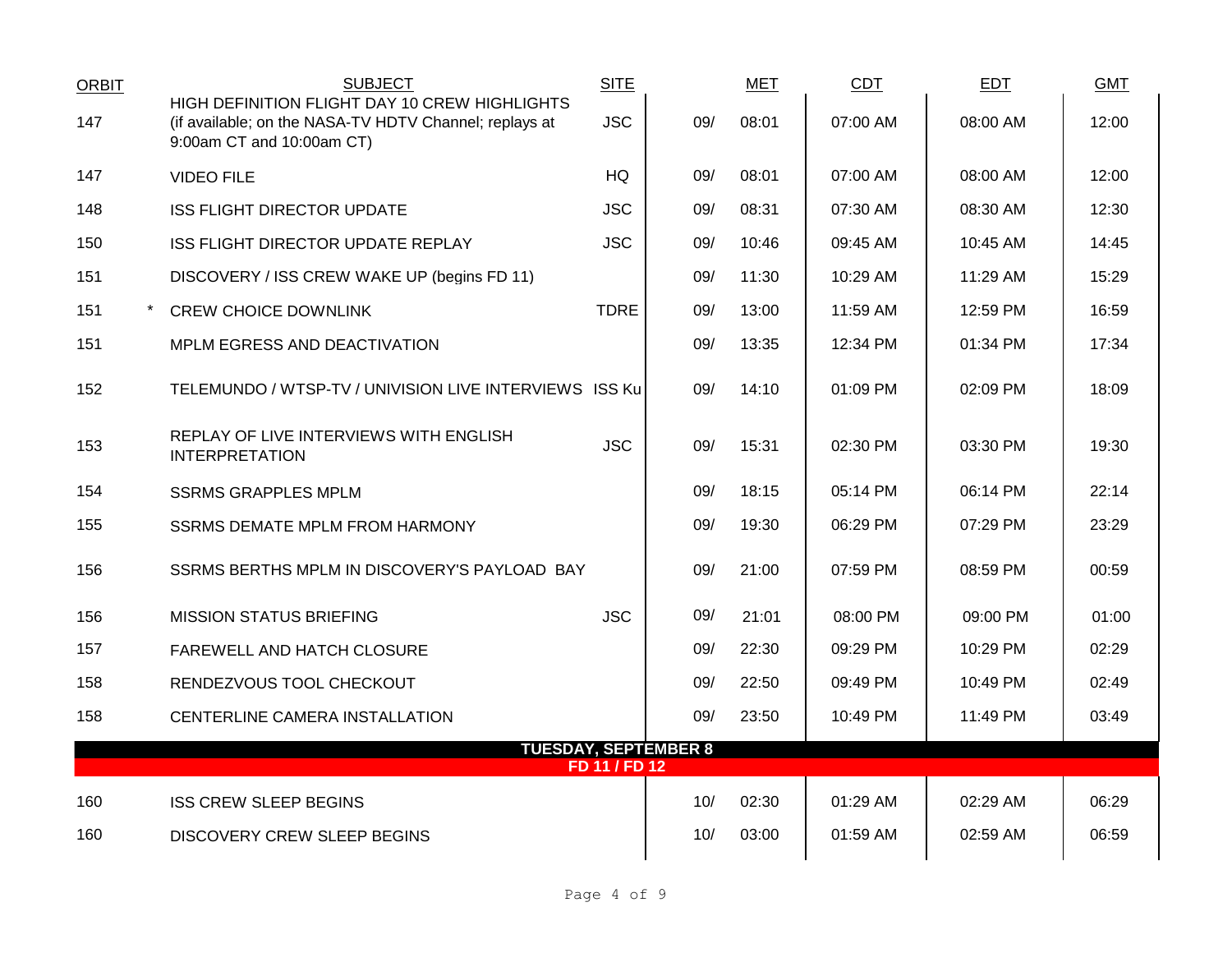| <b>ORBIT</b> | <b>SUBJECT</b>                                                                                                                       | <b>SITE</b>   |     | <b>MET</b> | <b>CDT</b> | <b>EDT</b> | <b>GMT</b> |
|--------------|--------------------------------------------------------------------------------------------------------------------------------------|---------------|-----|------------|------------|------------|------------|
| 161          | FLIGHT DAY 11 HIGHLIGHTS (replayed on the hour during<br>crew sleep)                                                                 | <b>JSC</b>    | 10/ | 03:01      | 02:00 AM   | 03:00 AM   | 07:00      |
| 162          | <b>VIDEO FILE</b>                                                                                                                    | HQ            | 10/ | 07:01      | 06:00 AM   | 07:00 AM   | 11:00      |
| 163          | HIGH DEFINITION FLIGHT DAY 11 CREW HIGHLIGHTS<br>(if available; on the NASA-TV HDTV Channel; replays at<br>9:00am CT and 10:00am CT) | <b>JSC</b>    | 10/ | 08:01      | 07:00 AM   | 08:00 AM   | 12:00      |
| 164          | <b>ISS FLIGHT DIRECTOR UPDATE</b>                                                                                                    | <b>JSC</b>    | 10/ | 08:31      | 07:30 AM   | 08:30 AM   | 12:30      |
| 165          | ISS FLIGHT DIRECTOR UPDATE REPLAY                                                                                                    | <b>JSC</b>    | 10/ | 09:46      | 08:45 AM   | 09:45 AM   | 13:45      |
| 166          | DISCOVERY / ISS CREW WAKE UP (begins FD 12)                                                                                          |               | 10/ | 11:00      | 09:59 AM   | 10:59 AM   | 14:59      |
| 169          | <b>DISCOVERY UNDOCKS FROM ISS</b>                                                                                                    |               | 10/ | 15:28      | 02:27 PM   | 03:27 PM   | 19:27      |
| 168          | DISCOVERY FLYAROUND OF ISS BEGINS                                                                                                    |               | 10/ | 15:53      | 02:52 PM   | 03:52 PM   | 19:52      |
| 169          | FINAL SEPARATION FROM ISS                                                                                                            |               | 10/ | 17:11      | 04:10 PM   | 05:10 PM   | 21:10      |
| 170          | RMS / OBSS LATE INSPECTION OF DISCOVERY'S TPS<br><b>BEGINS</b>                                                                       |               | 10/ | 19:00      | 05:59 PM   | 06:59 PM   | 22:59      |
| 172          | <b>MISSION STATUS BRIEFING</b>                                                                                                       | <b>JSC</b>    | 10/ | 21:01      | 08:00 PM   | 09:00 PM   | 01:00      |
| 173          | <b>OBSS BERTH</b>                                                                                                                    |               | 10/ | 23:15      | 10:14 PM   | 11:14 PM   | 03:14      |
| 175          | SHUTTLE VTR PLAYBACK OF UNDOCKING                                                                                                    |               | 11/ | 00:30      | 11:29 PM   | 12:29 AM   | 04:29      |
|              | <b>WEDNESDAY, SEPTEMBER 9</b>                                                                                                        |               |     |            |            |            |            |
|              |                                                                                                                                      | FD 12 / FD 13 |     |            |            |            |            |
| 176          | <b>DISCOVERY CREW SLEEP BEGINS</b>                                                                                                   |               | 11/ | 03:00      | 01:59 AM   | 02:59 AM   | 06:59      |
| 177          | FLIGHT DAY 12 HIGHLIGHTS (replayed on the hour during<br>crew sleep)                                                                 | <b>JSC</b>    | 11/ | 03:01      | 02:00 AM   | 03:00 AM   | 07:00      |
| 179          | HIGH DEFINITION FLIGHT DAY 12 CREW HIGHLIGHTS<br>(if available; on the NASA-TV HDTV Channel; replays at<br>9:00am CT and 10:00am CT) | <b>JSC</b>    | 11/ | 08:01      | 07:00 AM   | 08:00 AM   | 12:00      |
| 180          | <b>VIDEO FILE</b>                                                                                                                    | HQ            | 11/ | 09:01      | 08:00 AM   | 09:00 AM   | 13:00      |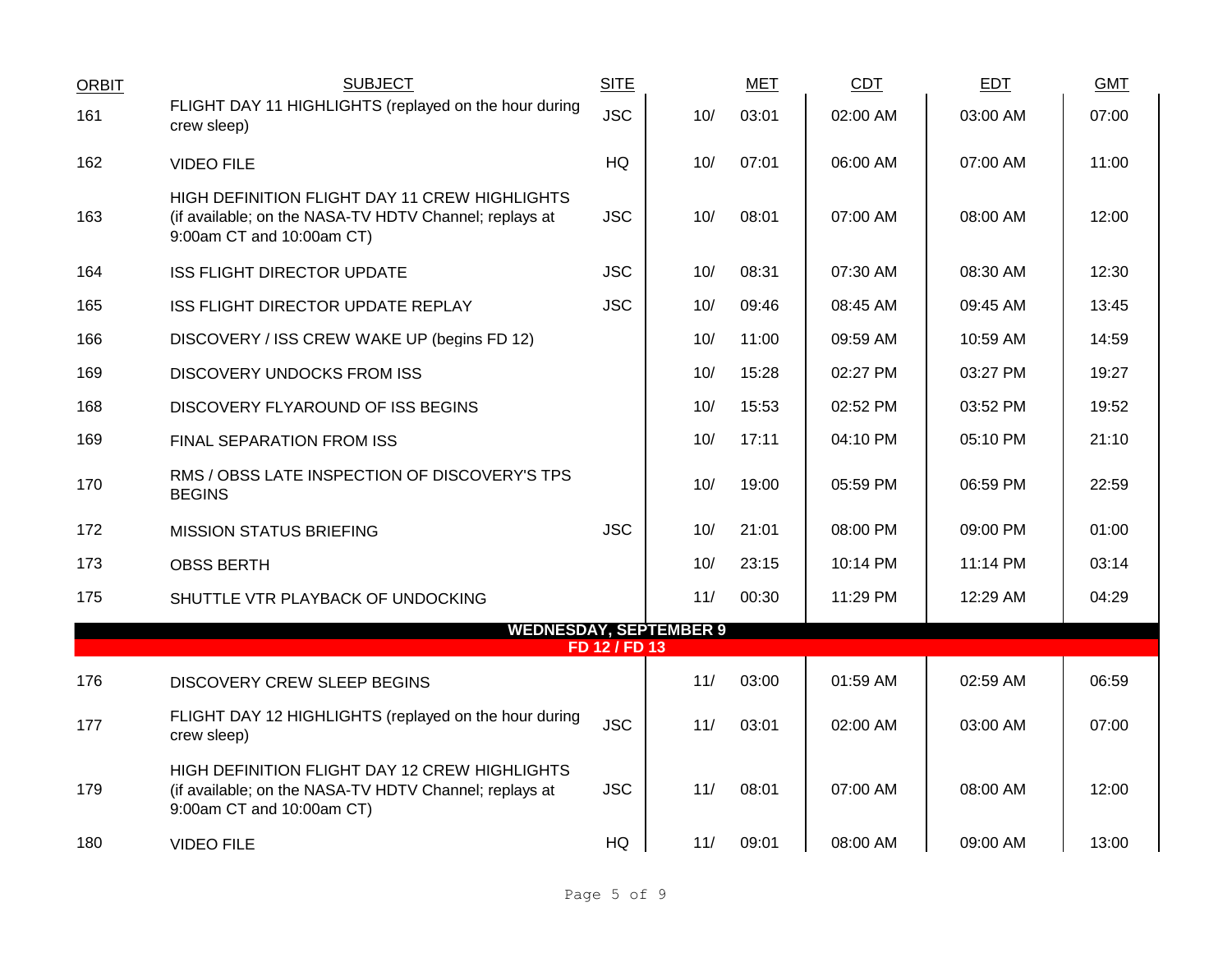| <b>ORBIT</b> | <b>SUBJECT</b>                                                                                                                       | <b>SITE</b>   |     | <b>MET</b> | <b>CDT</b> | <b>EDT</b> | <b>GMT</b> |  |
|--------------|--------------------------------------------------------------------------------------------------------------------------------------|---------------|-----|------------|------------|------------|------------|--|
| 182          | DISCOVERY CREW WAKE UP (begins FD 13)                                                                                                |               | 11/ | 11:00      | 09:59 AM   | 10:59 AM   | 14:59      |  |
| 182          | HUBBLE SPACE TELESCOPE EARLY RELEASE<br>OBSERVATION NEWS CONFERENCE (NASA-TV Public<br>Channel #101 only)                            | HQ.           | 11/ | 11:01      | 10:00 AM   | 11:00 AM   | 15:00      |  |
| 182          | STS-125 CREW NEWS CONFERENCE (NASA-TV Public<br>Channel #101 only)                                                                   | HQ            | 11/ | 12:01      | 11:00 AM   | 12:00 PM   | 16:00      |  |
| 183          | <b>CABIN STOWAGE BEGINS</b>                                                                                                          |               | 11/ | 14:05      | 01:04 PM   | 02:04 PM   | 18:04      |  |
| 184          | <b>FCS CHECKOUT</b>                                                                                                                  |               | 11/ | 15:10      | 02:09 PM   | 03:09 PM   | 19:09      |  |
| 185          | <b>RCS HOT-FIRE TEST</b>                                                                                                             |               | 11/ | 16:20      | 03:19 PM   | 04:19 PM   | 20:19      |  |
| 185          | CBS NEWS / ABC NEWS / CNN LIVE INTERVIEWS                                                                                            | <b>TDRE</b>   | 11/ | 17:35      | 04:34 PM   | 05:34 PM   | 21:34      |  |
| 185          | POST MISSION MANAGEMENT TEAM BRIEFING                                                                                                | <b>JSC</b>    | 11/ | 18:16      | 05:15 PM   | 06:15 PM   | 22:15      |  |
| 186          | BOUNDARY LAYER TRANSITION / HYTHIRM BRIEFING                                                                                         | <b>JSC</b>    | 11/ | 20:01      | 07:00 PM   | 08:00 PM   | 00:00      |  |
| 188          | <b>MISSION STATUS BRIEFING</b>                                                                                                       | <b>JSC</b>    | 11/ | 21:01      | 08:00 PM   | 09:00 PM   | 01:00      |  |
| 188          | KOPRA'S RECUMBENT SEAT SET UP                                                                                                        |               | 11/ | 22:10      | 09:09 PM   | 10:09 PM   | 02:09      |  |
| 189          | KU-BAND ANTENNA STOWAGE                                                                                                              |               | 11/ | 23:35      | 10:34 PM   | 11:34 PM   | 03:34      |  |
|              | <b>THURSDAY, SEPTEMBER 10</b>                                                                                                        | FD 13 / FD 14 |     |            |            |            |            |  |
| 192          | <b>DISCOVERY CREW SLEEP BEGINS</b>                                                                                                   |               | 12/ | 03:00      | 01:59 AM   | 02:59 AM   | 06:59      |  |
| 192          | FLIGHT DAY 13 HIGHLIGHTS (replayed on the hour during<br>crew sleep)                                                                 | <b>JSC</b>    | 12/ | 03:01      | 02:00 AM   | 03:00 AM   | 07:00      |  |
| 195          | HIGH DEFINITION FLIGHT DAY 13 CREW HIGHLIGHTS<br>(if available; on the NASA-TV HDTV Channel; replays at<br>9:00am CT and 10:00am CT) | <b>JSC</b>    | 12/ | 08:01      | 07:00 AM   | 08:00 AM   | 12:00      |  |
| 197          | DISCOVERY CREW WAKE UP (begins FD 14)                                                                                                |               | 12/ | 11:00      | 09:59 AM   | 10:59 AM   | 14:59      |  |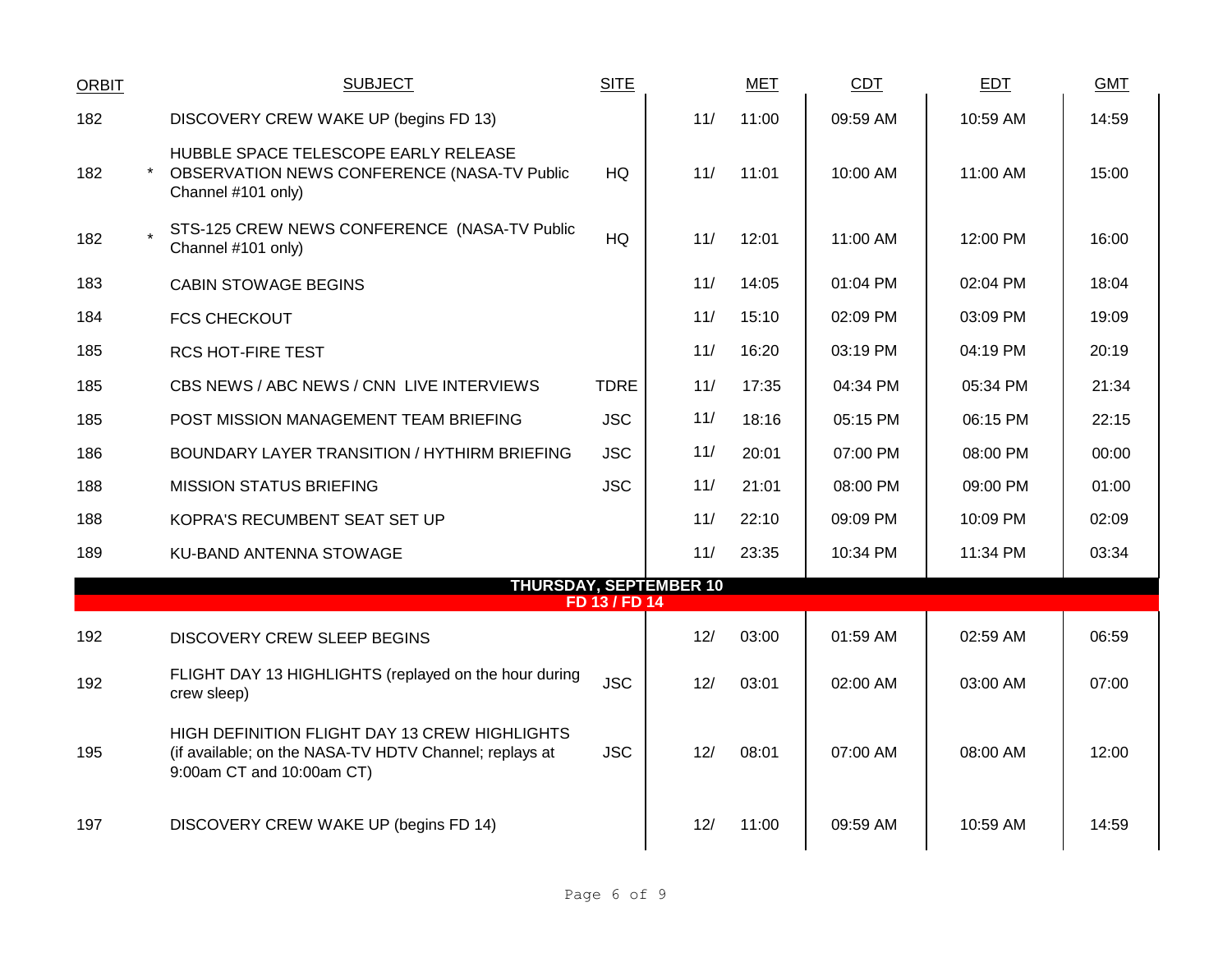| <b>ORBIT</b> |         | <b>SUBJECT</b>                                                                              | <b>SITE</b>        |     | <b>MET</b> | CDT              | <b>EDT</b> | <b>GMT</b> |  |
|--------------|---------|---------------------------------------------------------------------------------------------|--------------------|-----|------------|------------------|------------|------------|--|
| 198          |         | HTV LAUNCH COVERAGE BEGINS (launch scheduled at<br>12:01pm CT)                              | JSC/<br><b>TAN</b> | 12/ | 12:46      | 11:45 AM         | 12:45 PM   | 16:45      |  |
| 198          |         | BACK TO SCHOOL, BACK TO SCIENCE WEBCAST<br>(NASA-TV Education Channel #102 only)            | <b>GSFC</b>        | 12/ | 13:01      | 12:00 PM         | 01:00 PM   | 17:00      |  |
| 199          |         | DEORBIT PREPARATIONS BEGIN                                                                  |                    | 12/ | 14:05      | 01:04 PM         | 02:04 PM   | 18:04      |  |
| 200          | $\star$ | PAYLOAD BAY DOOR CLOSING                                                                    |                    | 12/ | 15:23      | 02:22 PM         | 03:22 PM   | 19:22      |  |
| 201          |         | <b>DEORBIT BURN</b>                                                                         |                    | 12/ | 18:03      | 05:02 PM         | 06:02 PM   | 22:02      |  |
| 202          |         | MILA C-BAND RADAR ACQUISITION OF DISCOVERY                                                  |                    | 12/ | 18:53      | 05:52 PM         | 06:52 PM   | 22:52      |  |
| 202          |         | <b>KSC LANDING</b>                                                                          | <b>KSC</b>         | 12/ | 19:06      | 06:05 PM         | 07:05 PM   | 23:05      |  |
|              |         | POST-LANDING NEWS CONFERENCE                                                                | <b>KSC</b>         |     |            | NET L+2 HRS.     |            |            |  |
|              |         | ENTRY FLIGHT CONTROL TEAM VIDEO REPLAY<br>(replayed after Post-Landing News Conference)     | <b>JSC</b>         |     |            | $~$ - L+3 HRS.   |            |            |  |
|              |         | STS-128 MISSION HIGHLIGHTS VIDEO REPLAY<br>(replayed after Entry Flight Control Team Video) | <b>JSC</b>         |     |            | $~$ - L+3.5 HRS. |            |            |  |
|              |         |                                                                                             |                    |     |            |                  |            |            |  |
|              |         |                                                                                             |                    |     |            |                  |            |            |  |
|              |         |                                                                                             |                    |     |            |                  |            |            |  |
|              |         |                                                                                             |                    |     |            |                  |            |            |  |
|              |         |                                                                                             |                    |     |            |                  |            |            |  |
|              |         |                                                                                             |                    |     |            |                  |            |            |  |
|              |         |                                                                                             |                    |     |            |                  |            |            |  |
|              |         |                                                                                             |                    |     |            |                  |            |            |  |
|              |         | <b>DEFINITION OF TERMS</b>                                                                  |                    |     |            |                  |            |            |  |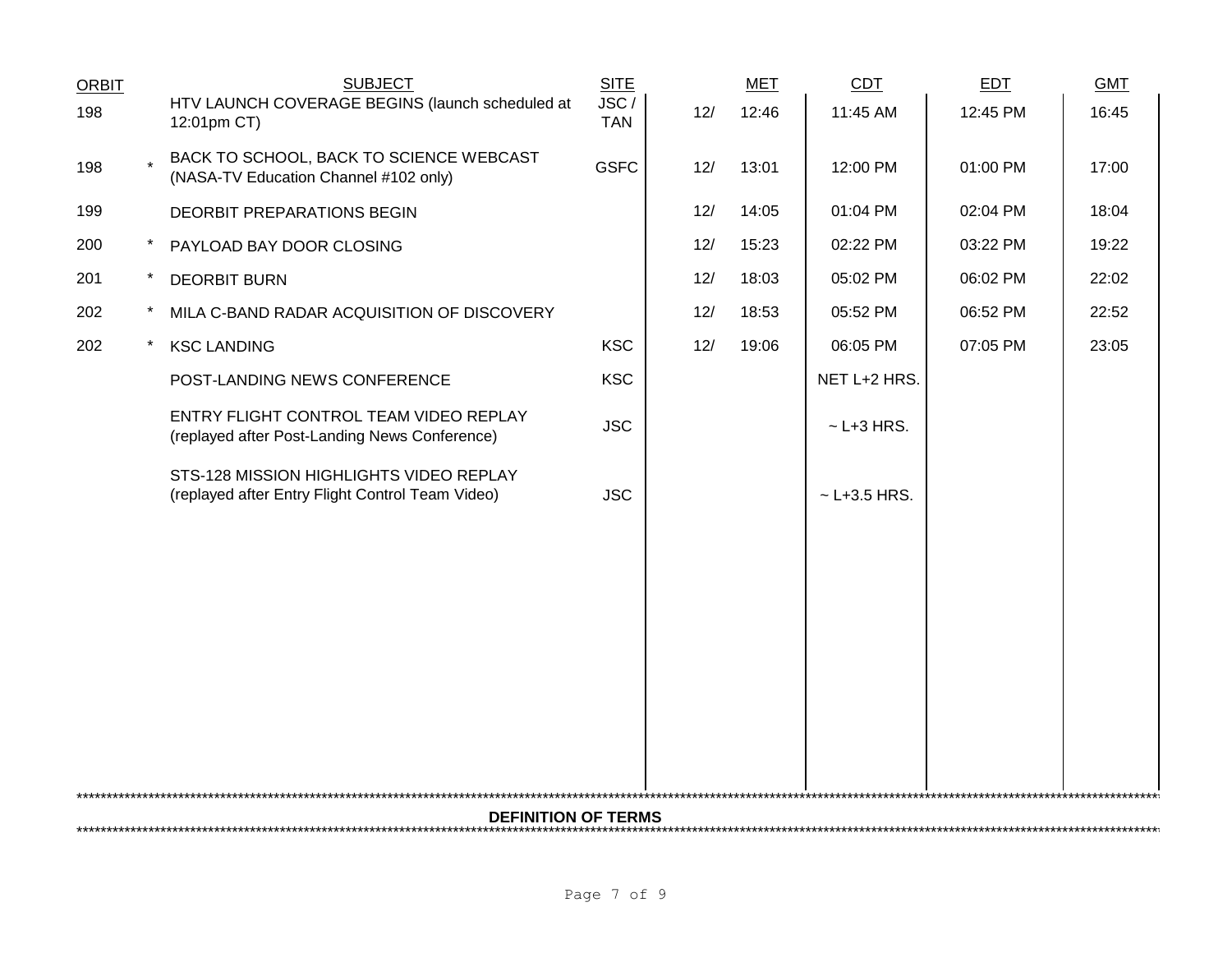| <b>ORBIT</b>    | <b>SUBJECT</b>                                                                                              | <b>SITE</b> | MET | <b>CDT</b> | <b>EDT</b> | GMT |
|-----------------|-------------------------------------------------------------------------------------------------------------|-------------|-----|------------|------------|-----|
| AMC:            | <b>Americom Satellite</b>                                                                                   |             |     |            |            |     |
| ARS:            | Air Revitalization System                                                                                   |             |     |            |            |     |
| ATA:            | Ammonia Tank Assembly                                                                                       |             |     |            |            |     |
| CBM:            | <b>Common Berthing Mechanism</b>                                                                            |             |     |            |            |     |
| CST:            | <b>Central Standard Time</b>                                                                                |             |     |            |            |     |
| CHECS:          | Crew Health Care System                                                                                     |             |     |            |            |     |
|                 | C.O.L.B.E.R.T. - Combined Operational Load Bearing External Resistance Treadmill                            |             |     |            |            |     |
| Destiny:        | U.S. Laboratory on ISS                                                                                      |             |     |            |            |     |
| EMU:            | <b>Extravehicular Mobility Unit</b>                                                                         |             |     |            |            |     |
| EST:            | <b>Eastern Standard Time</b>                                                                                |             |     |            |            |     |
| EUTEF:          | European Technology Exposure Facility                                                                       |             |     |            |            |     |
| EVA:            | <b>Extravehicular Activity</b>                                                                              |             |     |            |            |     |
| FCS:            | <b>Flight Control System</b>                                                                                |             |     |            |            |     |
| FD:             | Flight Day                                                                                                  |             |     |            |            |     |
| FIR:            | <b>Fluids Integration Rack</b>                                                                              |             |     |            |            |     |
| GMT:            | <b>Greenwich Mean Time</b>                                                                                  |             |     |            |            |     |
| GSFC:           | <b>Goddard Space Flight Center</b>                                                                          |             |     |            |            |     |
| <b>HARMONY:</b> | Node 2                                                                                                      |             |     |            |            |     |
| HD:             | <b>High Definition Television</b>                                                                           |             |     |            |            |     |
| HQ:             | <b>NASA Headquarters</b>                                                                                    |             |     |            |            |     |
| HTV:            | Japanese H-II Transfer Vehicle                                                                              |             |     |            |            |     |
| HYTHIRM:        | Hypersonic Thermodynamic Infrared Measurements                                                              |             |     |            |            |     |
| ISS:            | <b>International Space Station</b>                                                                          |             |     |            |            |     |
| JSC:            | Johnson Space Center                                                                                        |             |     |            |            |     |
| KSC:            | <b>Kennedy Space Center</b>                                                                                 |             |     |            |            |     |
| Ŀ.              | Launch or Landing time                                                                                      |             |     |            |            |     |
| LIMO:           | Live Interview Media Outlet channel                                                                         |             |     |            |            |     |
| LMC:            | Lightweight Mission Peculiar Equipment Support Structure Carrier                                            |             |     |            |            |     |
| MECO:           | Main Engine Cut-Off                                                                                         |             |     |            |            |     |
|                 | Minus Eighty-Degree Laboratory Freezer for ISS                                                              |             |     |            |            |     |
| MELFI:          |                                                                                                             |             |     |            |            |     |
| MET:            | Mission Elapsed Time, which begins at the moment of launch and is read: DAYS/HOURS:MINUTES. LAUNCH=00/00:00 |             |     |            |            |     |
| <b>MILA</b>     | Merritt Island, Florida Tracking Station                                                                    |             |     |            |            |     |
| MISSE:          | Materials International Space Station Experiment                                                            |             |     |            |            |     |
| MMT:            | <b>Mission Management Team</b>                                                                              |             |     |            |            |     |
| <b>MPLM</b>     | Multi-Purpose Logistics Module                                                                              |             |     |            |            |     |
| MS:             | <b>Mission Specialist</b>                                                                                   |             |     |            |            |     |
| MSRR:           | <b>Materials Science Research Rack</b>                                                                      |             |     |            |            |     |
| NET:            | No Earlier Than                                                                                             |             |     |            |            |     |
| OBSS:           | Orbiter Boom Sensor System                                                                                  |             |     |            |            |     |
| ODS:            | <b>Orbiter Docking System</b>                                                                               |             |     |            |            |     |
| OMS:            | <b>Orbital Maneuvering System</b>                                                                           |             |     |            |            |     |
| PAO:            | <b>Public Affairs office</b>                                                                                |             |     |            |            |     |
| PAS:            | Payload Attachment System                                                                                   |             |     |            |            |     |
| RCS:            | <b>Reaction Control System</b>                                                                              |             |     |            |            |     |
|                 |                                                                                                             |             |     |            |            |     |